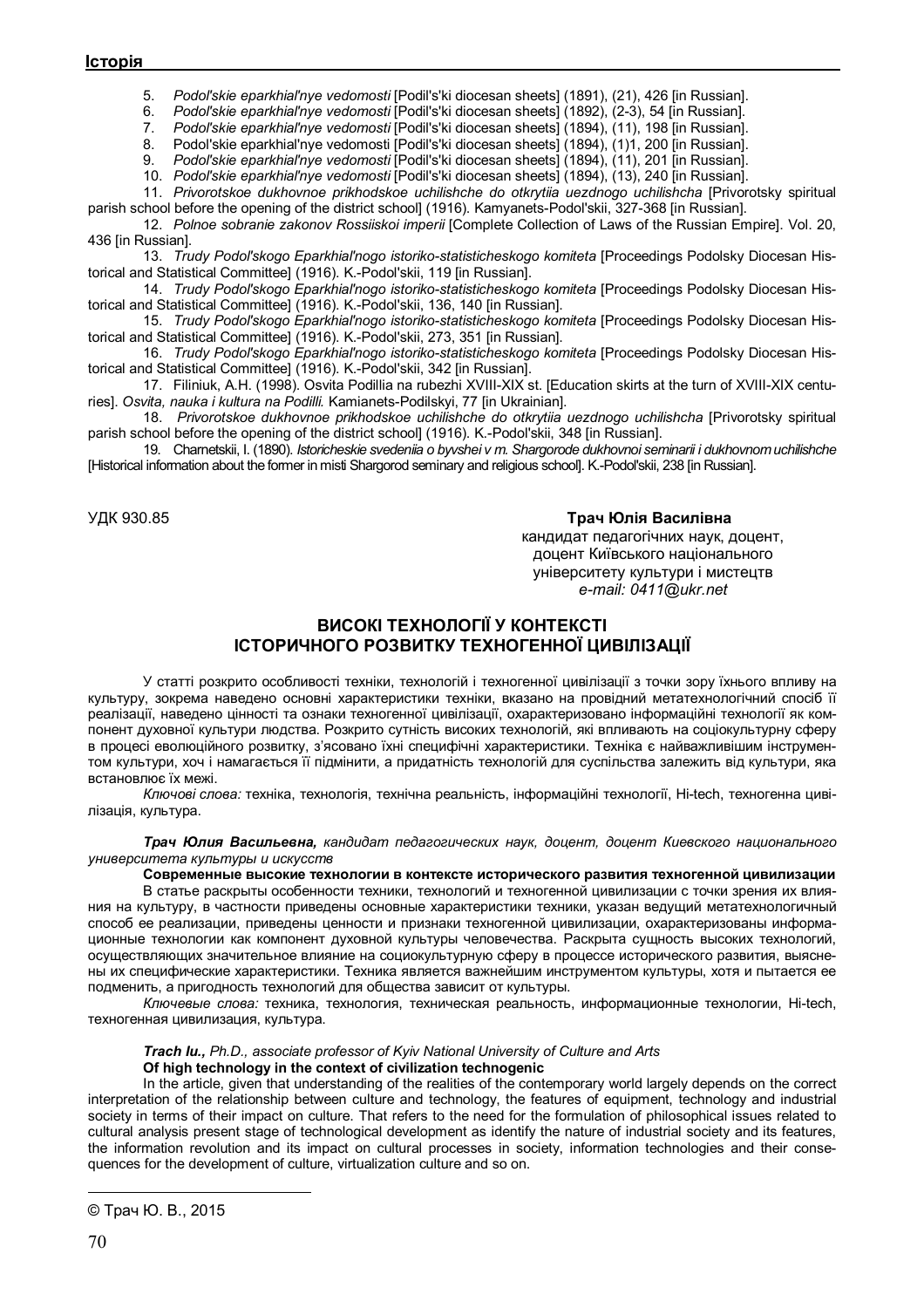## **Вісник Національної академії керівних кадрів культури і мистецтв № 3'2015**

It is noted that, despite the thorough study of many scholars of technology as a determining factor of social development at different stages, technological civilization like the whole phenomenon, and high technology to date been insufficiently studied. Thus, the purpose of the article the cultural analysis of high technologies in the context of technological civilization.

Noted that technology as vital for humankind as a universal means of satisfying every need, in the twentieth century. became one of the most important tools of culture. The basic characteristics of technology: technology is the artifact artificial entity specially made man; Technology is a tool that is always used as a means to meet the corresponding human needs; Technology is an independent reality, and it is opposed to nature, art, language, etc; technique is a specific way to use materials engineering, power and energy of nature; purposeful efficiency technology associated with the concept of technology. Attention is paid that difficulties analyzing the numerous and multifaceted interactions between society in general and technology fields due to the presence of different approaches to the definition of "technology". It is noted that in today's world is inseparable from the fundamental technique of the new parameter – metatehnology.

Emphasized that sociocultural technology assessment, first of all, should provide the most optimal for society search options for further technological progress.

According to the concepts V.S. Stepin, L. Mumford are values industrial society, including not only innovation and progress, but also a science that provides knowledge about the laws of change of objects and a special understanding of power and strength, not only the government man, and above all on objects. These values, according to V.S. Stepin, genome is a kind of technological civilization, its cultural and genetic code according to which it is reproduced and developed. Among the signs of our industrial society stated the following: it is built on certain values that are implemented throughout its existence; in its development it passes certain stages: genesis, development, prosperity, decline and death; within industrial society exist extraneous group with its own culture, which does not coincide with the basic culture of civilization.

It is noted that the end of the twentieth century. to change the trend towards mechanization of any information flows came another: the evolution of software and hardware goes, but it has played a secondary role, and the human component of human-machine systems becomes decisive, because the fore social communication and organization of human activity. Among those singled out information technologies Humanities Technology (political, educational, etc.), computer simulation and data processing, as well as technologies that produce different types of virtual reality. They act as an effective way of implementing complex and multidimensional inner world of the modern individual.

Emphasized that information technology is a component of spiritual culture, and, of course, have a semiotic nature; At the same time their technical features, such as instrumental and artificiality are often sidelined. This interpenetration of technology and culture, according to the author, the need for modification leads to culture in general, and as a result, there is a gradual change in the basic constants of human existence.

The article also says these so-called high technology, the creation of which is a further development of the idea of the classic era of high-tech industry and STR is a single process consisting of three stages: 1) the discovery of innovative theoretical principles; 2) the creation of a prototype and implementation of technological tests; 3) constructive revision and organization of mass production of the new product. Determined their specific characteristics: 1) they initially focused on the integration of all components of technical operations in a single system, which also includes process control and quality control; 2) the extent of the functioning of material, energy and information flows is usually not possible to describe standard for a particular industry laws, therefore need new performance criteria; 3) high-tech products can quite easily integrate into surrounding human technosphere, so developers deploy their goals marketing campaigns to their proposed products meet the most advanced preferences "universal consumer society." It is typical for high technology fast enough and significant socio-cultural effect. In addition, high-tech self-initiate cultural effects of which can not be predicted in advance.

The conclusions noted that technology is an important tool of culture, though it is trying to replace, and the suitability of technology for society depends on the culture that puts technology boundaries.

*Key words:* engineering, technology, engineering reality, information technology, Hi-tech, technological civilization and culture.

Розуміння реалій сучасного світу значною мірою залежить від коректної інтерпретації взаємозв'язку між культурою і технікою. Осмислення співвідношення між технологічними артефактами постіндустріального суспільства та породжуваним ними інформаційним середовищем закономірним чином призводить до формулювання світоглядних питань, пов'язаних з культурологічним аналізом сучасної стадії розвитку техніки. Зокрема йдеться про необхідність виявлення сутності техногенної цивілізації та її особливостей, інформаційної революції та її впливу на культурні процеси в суспільстві, інформаційних технологій та наслідків їхнього розвитку для культури, віртуалізації культури та багато інших нагальних питань. Поряд із цим актуальним є розгляд принципово нових технологій, що отримали назву "високі технології" – Hi-tech, які впливають на спосіб життя і цінності сучасної людини, істотно змінюють способи її існування, актуалізуючи проблему оцінювання наслідків від їх впровадження.

Вивченням техніки як визначального фактора розвитку соціуму на різних етапах займалися багато вчених, серед яких слід відзначити В. С. Стьопіна і Е. С. Деміденка, авторів концепцій техногенної цивілізації, прихильників концепцій технооптимізму (Ф. Дессауер, Г. Кан, Д. Беля, Е. Тоффлер та ін.) та технопесимізму (О. Шпенглер, К. Ясперс, Г. Маркузе, Ж. Еллюль та ін.) та багато інших. Різні аспекти проблеми становлення і розвитку західної цивілізації одержали розвиток у працях Ж. Бодрійяра, П. Дж. Бьюкенена, П. О. Сорокіна, А. Дж. Тойнбі, Дж. Франкла, Е. Фромма, С. Хантінгтона та інших. Водночас, техногенна цивілізація як цілісне явище, а також високі технології до сьогодні вивчені недостатньо.

Метою статті є історико-культурологічний аналіз високих технологій у контексту розвитку техногенної цивілізації.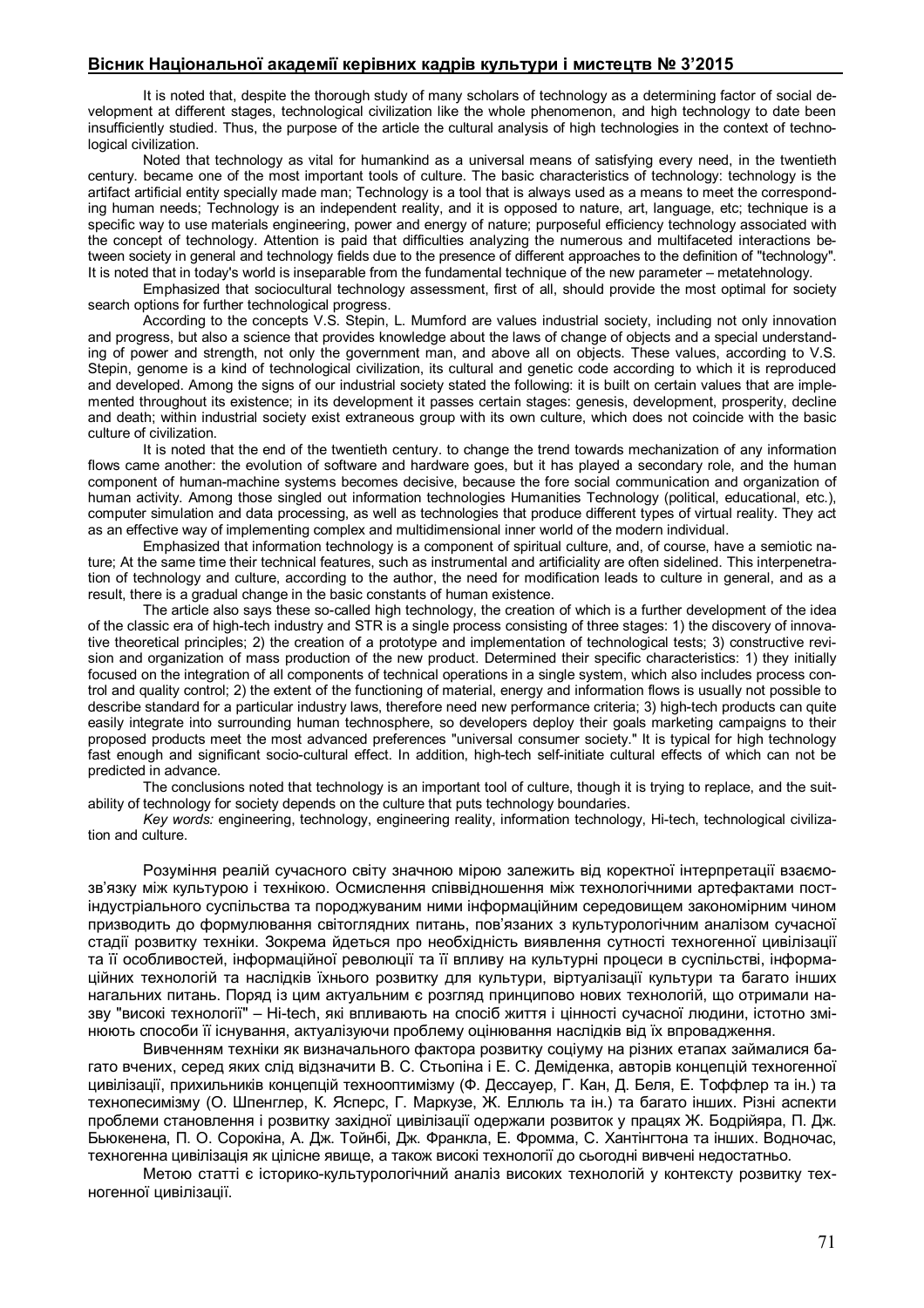Розгляд техніки, технологій і техногенної цивілізації з точки зору культурології насамперед вимагає "нетехнічного" обґрунтування техніки, тобто виявлення її відносин із культурою. На думку М. М. Шитикова [12], з'ясування головної функції техніки в культурі дасть можливість уникнути простого сумування її онтологічних характеристик. Культура є сукупністю всіх способів ставлення людини до світу, що перетворюють дійсність на осмислену для людини реальність. Техніка є одним із способів світоставлення людини, орієнтований на інструментальні цінності. Технічна реальність відрізняється від культури тим, що вона "просто забезпечує життєдіяльність людей, слугує інструментом для виживання, і лише побічно ще й пов'язана із символами, з необхідністю осмислення, олюднення реальності" [12, 9]. Поряд із цим техніка життєво необхідна для людства як універсальний засіб задоволення будьяких потреб. Унаслідок цього в ХХ ст. вона стала одним з найважливіших інструментів культури.

Отже, у різних дослідженнях наводять різні основні характеристики техніки, що визначають її сутність: 1) техніка – це штучне утворення, спеціально виготовлене людиною (майстром, техніком, інженером), яка використовує при цьому певні задуми, знання і досвід; 2) техніка є інструментом, тобто завжди використовується як засіб для задоволення відповідної людської потреби (в силі, русі, енергії, захисті тощо); 3) техніка є самостійною реальністю, і вона протиставляється природі, мистецтву, мові тощо, однак, незважаючи на це, з технікою пов'язується певний спосіб існування людини, в наш час – доля цивілізації; 4) техніка є специфічним інженерним способом використання матеріалів, сил та енергії природи; 5) цілеспрямоване підвищення ефективності техніки пов'язане з поняттям технології (цивілізаційні зміни досягаються в одних випадках за рахунок винайдення нової техніки, в інших – завдяки створенню нової технології, в третіх – за рахунок поєднання перших двох).

Техніка в сучасному світі невіддільна від принципового нового параметра – технології, яка розуміється в широкому смислі (метатехнології). З розвитком останньої відбуваються кардинальні зміни способів створення техніки: замість розроблення та розрахування конструкції технічного виробу на перший план виходять "різноманітні комбінації ідеальних об'єктів техніки, які вже склалися, видів дослідницької, інженерної та проектної діяльності, яка вже склалася" [5, 188]. Багатьма дослідниками, які констатували, що вже недостатньо фіксувати динаміку соціальних технологій як явища, а є нагальна потреба в їх всебічному вивченні, потреба в нових моделях мислення і дії, адекватних темпам і цілям соціальних перетворень, було встановлено, що між суспільством у цілому і технологічною сферою є дуже складна, часто далеко не очевидна система взаємин. Багато в чому труднощі аналізу цих численних і багатоаспектних взаємодій обумовлені наявністю різних підходів до визначення поняття "технологія" (а з поняттям "високі технології" є ще більша невизначеність). Більше того, до цих пір відсутня загальна теорія, яка б пояснила закономірності її функціонування.

Нині провідним способом реалізації техніки стає метатехнологічний спосіб. Більше того, "оскільки суспільство орієнтоване переважно на майбутнє і можливе.., то турбота про майбутнє виступає на перший план" [11, 293]. Тобто йдеться не стільки про оцінювання та виправлення негативних наслідків техніки, скільки про спробу виробити метатехнологію з їх попередження. Таким чином, соціокультурне оцінювання техніки, в першу чергу, повинно передбачати пошук найоптимальніших для суспільства варіантів подальшого технічного прогресу.

Відомий фахівець В. С. Стьопін техногенною цивілізацією називає "західну цивілізацію", представлену сьогодні країнами Європи, США і Канади. На його думку, техногенна цивілізація зародилася на європейському континенті в ХІ–ХVІ століттях і у своєму становленні подолала кілька важливих віх: перша – розвиток античної культури, що подарувала людству два великих винаходи – демократію і теоретичну науку; друга – європейське середньовіччя з особливим розумінням людини як істоти, створеної за образом і подобою Бога; третя – епоха Ренесансу, коли "закладалася культурна матриця техногенної цивілізації, що починає свій власний розвиток у XVII ст." [9, 32]. Отже, техногенна цивілізація існує порівняно недовго, "трохи більше 300 років, але вона виявилася досить динамічною, рухливою і дуже агресивною: вона придушує, підкоряє собі, перевертає, буквально поглинає традиційні суспільства та їхні культури – це ми бачимо повсюдно, і сьогодні цей процес триває у всьому світі" [9, 33]. На всіх етапах розвитку техногенної цивілізації провідною була ідея світу та підкорення природи людиною. Цим вона радикально відрізняється від традиційної цивілізації, у якій діє принцип давньокитайської культури "у-вей", що вимагає невтручання в протікання природних процесів.

Важливим кроком у розробці проблеми становлення і розвитку західної техногенної цивілізації стала концепція Л. Мамфорда, який підкреслював, що колись локальні і самостійні культури вже не існують незалежно одна від одної, оскільки стає "доступною планетарна єдність" і всі проблеми перетворюються у світові й загальнопланетарні [3, 3].

З розвитком техногенної цивілізації з величезною швидкістю почав зростати темп соціальних змін. Машинні технології багаторазово підвищили продуктивність праці, змінили виробництво та умови життя мільярдів людей. Однак найголовніша зміна пов'язана із зміною системи цінностей. Для техногенної цивілізації система цінностей і життєвих змістів включала особливий погляд на людину та її роль у світі. До таких цінностей В. С. Стьопін відносить: уявлення про людину як діяльнісну істоту, яка протистоїть природі, і призначення якої полягає в перетворенні природи; розуміння природи як неорганічного світу, що представляє особливе закономірно впорядковане поле об'єктів, які виступають матеріалами і ресурсами для людської діяльності; пріоритет ідеалу вільної індивідуальності, автономної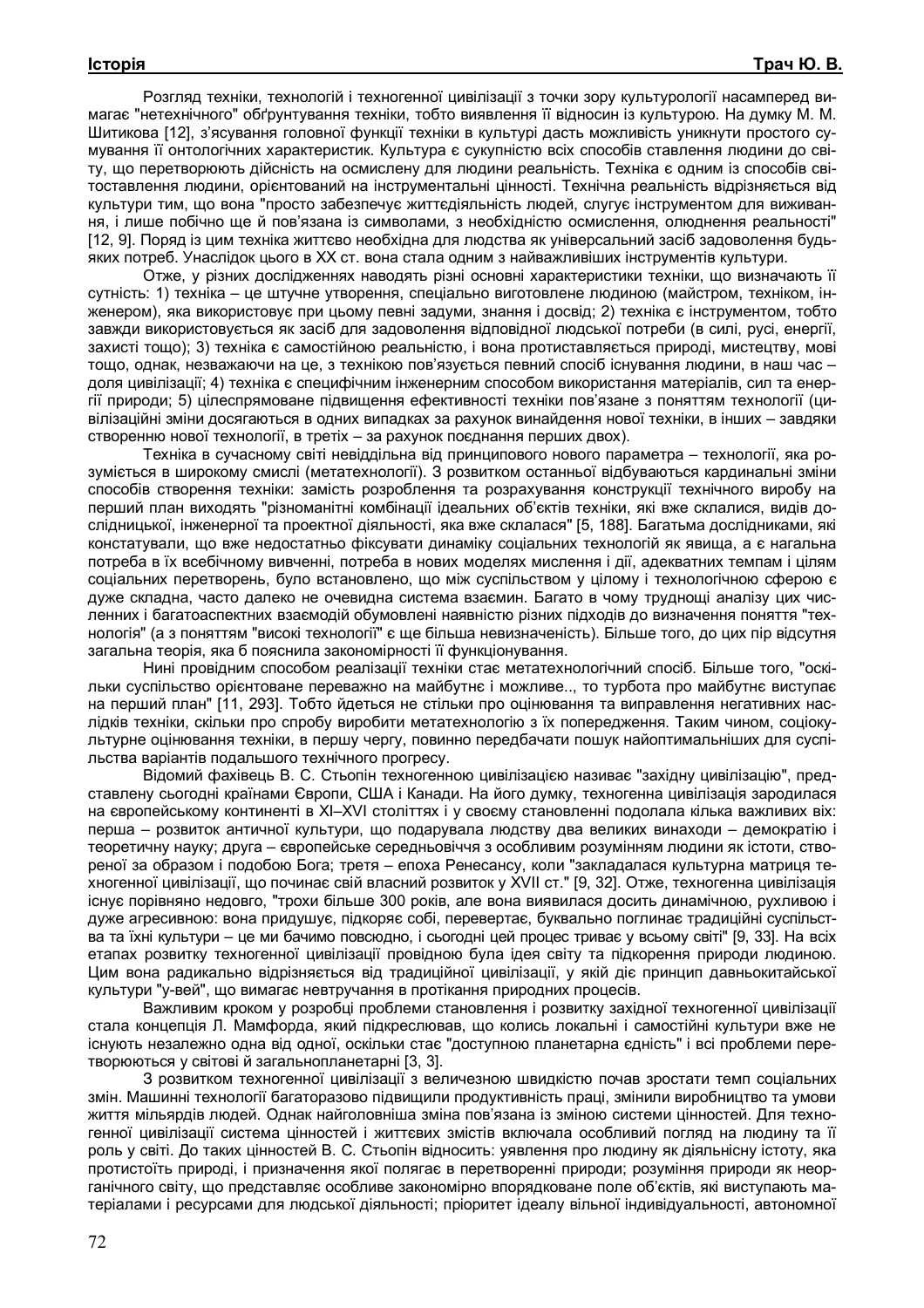## **Вісник Національної академії керівних кадрів культури і мистецтв № 3'2015**

особистості; інновації і прогрес; науку, яка дає знання про закони зміни об'єктів (наукову раціональність, науково-технічний погляд на світ); особливе розуміння влади і сили, влади не лише над людиною, а насамперед над об'єктами. Далі вчений відзначає, що "із цієї системи цінностей виростають багато інших особливостей техногенної культури. Ці цінності виступають своєрідним геномом техногенної цивілізації, її культурно-генетичним кодом, відповідно до якого вона відтворюється і розвивається" [6, 31].

Як і будь-яка інша, техногенна цивілізація у відповідності зі своїми цінностями визначає основні напрями змін, що відбуваються в розвитку людства, прискорюючи або сповільнюючи їх. "Людина в техногенній цивілізації й хотіла б не рватися до соціально нових об'єктивацій, та визначення її соціальної значущості вимагає цього. Живучи в суспільстві, особистість визначає свою значущість за правилами цього суспільства. І якщо в техногенному суспільстві значущість особистості визначається соціальною новизною її об'єктивації, то, бажаючи бути значущою у цьому суспільстві, особистість прагнутиме до об'єктивної новизни" [1, 281]. Водночас кожна культурна підсистема зберігає свої внутрішні особливості. Дійсно, навіть при побіжному погляді на соціальний, економічний і політичний устрій, наприклад, Великобританії, Туреччини і Японії, можна виокремити особливості, характерні для однієї держави і при цьому зовсім не типові для іншої. Навіть глобалізація економіки не стирає культурних відмінностей, а, скоріше, входить з ними у жорсткі протиріччя.

Отже, незважаючи на свої особливості, техногенна цивілізація має певні ознаки, загальні для всіх цивілізацій: вона будується на певних цінностях, які реалізуються протягом усього періоду її існування; у своєму розвитку вона проходить певні етапи: генезис, розвиток, розквіт, занепад і загибель; усередині техногенної цивілізації існують сторонні групи з власною культурою, що не зовсім збігається з культурою основної цивілізації.

З кінця ХХ ст. на зміну тенденції до технізації будь-яких інформаційних потоків прийшла інша: еволюція програмних та апаратних засобів продовжується, однак вона вже відіграє другорядну роль. Людський компонент людино-машинних систем набуває вирішального характеру, тому на перший план виходять соціальна комунікація та організація людської діяльності: "В сучасному нам суспільстві саме ця операція трансляції – визначальний, домінуючий ланцюг в тріаді повідомлення–комунікація– інтерпретація" [2, 359]. Становлення нової системи комунікації триває паралельно із зміною структури суспільства, соціальних і професійних ролей. Стрімкий розвиток інформаційних технологій в останній чверті ХХ ст. нині сприймається як щось закономірне. Серед цих інформаційних технологій можна виокремити гуманітарні технології (політичні, педагогічні тощо), комп'ютерне моделювання та обробка даних, а також технології, які виробляють різні види віртуальної реальності. Усі вони виступають в якості ефективного способу реалізації складного та багатомірного внутрішнього світу сучасного індивіда.

Інформаційні технології здатні однаково продуктивно передавати користувачу результати різних видів діяльності. Внаслідок цього правомірним є запитання: в чому полягає якісна специфіка цього типу технології? Її не вдається адекватно пояснити лише з допомогою посилання на "всеїдність" інформації. Справа скоріше в тому, що, як стверджує М. Хайдеггер, "інформація ін-формує, тобто повідомляє, вона водночас формує, тобто усуває та вирівнює. В якості повідомлення інформація вже є деяким пристроєм, який встановлює людей, всі предмети і стани в таку форму, яка є достатньою для того, щоб забезпечити владу людині над Землею" [10, 204]. Інформаційні технології безпосередньо пов'язані із створенням і переробленням різних знань. У перехідну епоху значення набуває прогностичне знання про межі змінюваності майбутнього, на основі якого виникають ідеї нових технологій. Останні диктують варіанти трансформації виробництва, управління, комунікації та способи відчуття людиною реальності.

Інформаційні технології є компонентом духовної культури, і безперечно, мають семіотичний характер. Поряд із цим їхні технічні ознаки, а саме інструментальність та штучність, часто відходять на другий план. Таке взаємопроникнення техніки та культури з необхідністю призводить до модифікації культури загалом, і, як наслідок, відбувається поступова зміна базових констант людського існування.

Кінець ХХ ст. ознаменувався поширенням ще й так званих високих технологій (High-tech, High Tech, Hi-tech, хайтек, хай-тек тощо), під якими розуміються "наукоємні, багатофункціональні, багатоцільові технології, які мають широку сферу застосування, здатні викликати ланцюгову реакцію нововведень і які здійснюють значний вплив на соціокультурну сферу" [8, 574]. Створення високих технологій є подальшим розвитком ідеї наукоємного виробництва епохи класичної НТР і являє собою єдиний процес, що складається з трьох стадій: 1) відкриття новаторських теоретичних принципів; 2) створення дослідного зразка та здійснення технологічних випробувань; 3) конструктивне доопрацювання та організація масового виробництва нового виробу.

Високі технології володіють кількома специфічними характеристиками. По-перше, вони початково орієнтовані на об'єднання всіх компонентів технічних операцій в єдину систему, в яку також включені управління технологічним процесом та контроль якості продукції. Це дає змогу оперативно задовольняти будь-які, навіть найсуворіші, порівняно із загальноприйнятими нормами, вимоги споживачів. По-друге, в межах такої системи функціонування матеріальних, енергетичних та інформаційних потоків зазвичай не вдається описати стандартними для певної галузі промисловості закономірностями, внаслідок чого потрібні нові критерії продуктивності. По-третє, високотехнологічні вироби можна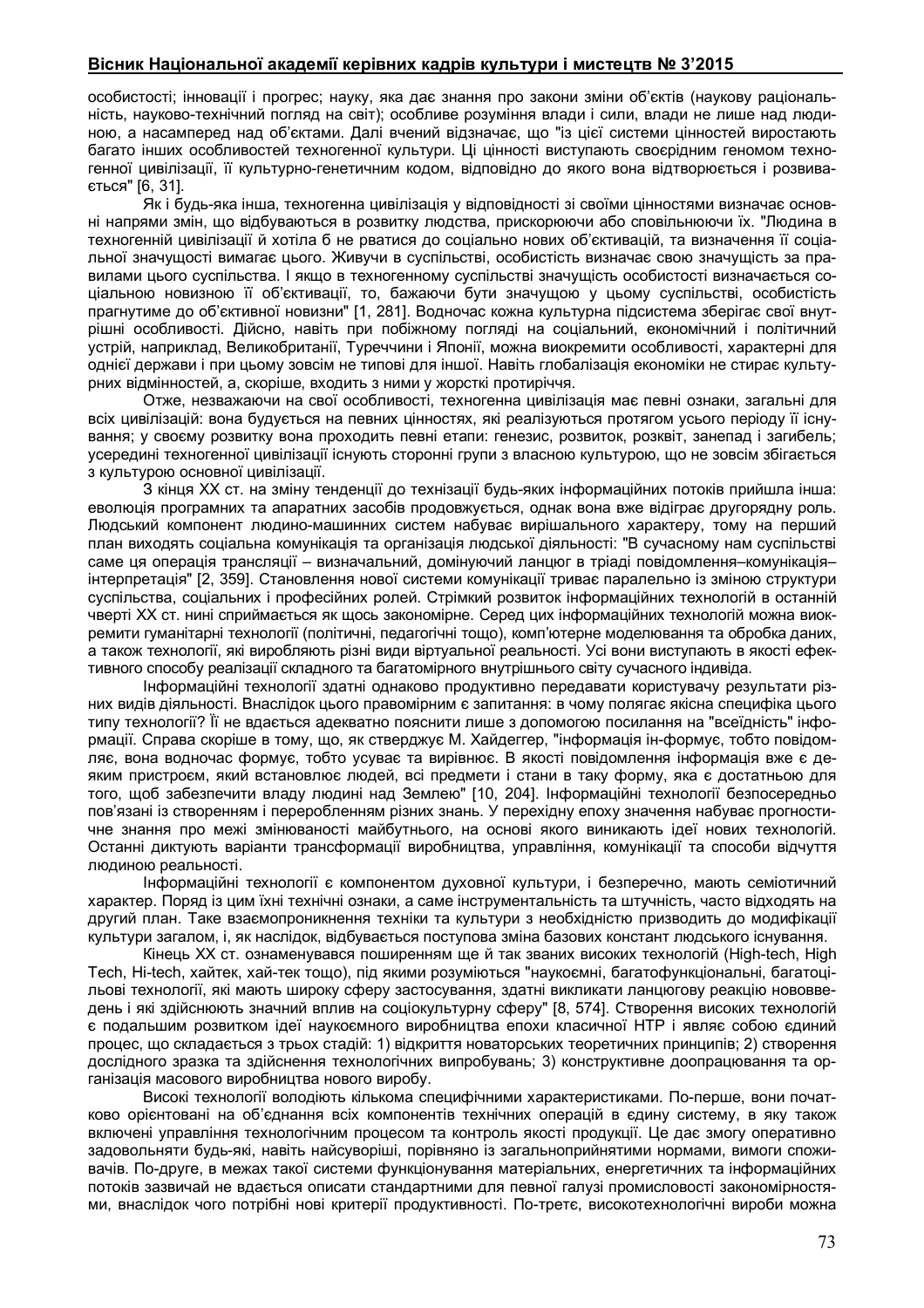доволі швидко інтегрувати в оточуючу людину техносферу. Тому їхні розробники розгортають цілі маркетингові кампанії, щоб пропонована ними продукція відповідала найпередовішим уподобанням "суспільства всезагального споживання".

Знання наслідків впливу високих технологій на суспільство є досить важливим, однак наявні наукові доробки з цього питання мають найчастіше констатуючий або описовий характер, що недостатньо сприяє вирішенню виникаючих соцікультурних та інших проблем. Крім того, в соціальногуманітарних дослідженнях спостерігається деяке "запізнювання" у вивченні тенденцій розвитку високих технологій, що частково пов'язане із лише спробою України інтегруватися в міжнародне співтовариство на рівні нових технологій.

Говорячи про високі технології (тобто нанотехнологїі, біотехнології та інформаційні технології), слід зазначити, що для них характерний досить швидкий і значний соціокультурний ефект. Високі технології завжди змінюють мережу підтримки технології, але сучасні високі технології, в першу чергу інформаційні, за дуже короткий проміжок часу (від кількох років до кількох місяців) розповсюджуються в усіх секторах економіки, їх мережі підтримки тісно переплетені. Продукти, вироблені на основі Hi-tech, практично завжди стають якою-небудь ланкою іншого автоматизованого високотехнологічного процесу. Завдяки розширенню процесів автоматизації всіх етапів створення технології Hi-tech витісняють людину й із сфери формулювання завдань.

Сучасні високі технології значно впливають і на спосіб життя людини, і на її діяльність, і на саму людину. Через їхній зростаючий вплив на соціокультурні системи формуються подвійні позитивні зворотні зв'язки: значущість Hi-tech у розвитку суспільства зростає, тому збільшується фінансування сфери високих технологій, що зумовлює розширення hi-tech-виробництв і збільшення кількості фахівців у цій сфері. Це призводить до створення і впровадження все нових високих технологій, подальшого розширення hi-tech-виробництв і перебудови системи освіти в бік збільшення підготовки кількості фахівців для даної сфери, і як наслідок – до всезростаючого впливу Hi-tech на соціум і культуру.

Сучасні соціокультурні системи (і сама людина) вимушені постійно обирати між альтернативними шляхами розвитку. Високі технології ініціюють ефекти самоорганізації соціокультурних систем, які не можна заздалегідь спрогнозувати. Високі технології вимагають для свого створення новітнього міждисциплінарного наукового знання (не лише природничо-наукового і технологічного, а й соціальногуманітарного). Hi-tech взаємопов'язані між собою і взаємообумовлюють один одного, але при цьому основою розвитку Hi-tech є інформаційні технології.

Сучасні високі технології, крім особливого менеджменту, вимагають й особливого маркетингу. Новий продукт, зважаючи на свою новизну, ще не відомий споживачеві. Hi-tech формують новий ринок і нові потреби, що поряд із високою конкуренцією примушує розпочинати реплікацію продуктів Hi-tech ще до початку стадії технологічного процесу, коли привабливі образи майбутнього продукту починають тиражуватися до створення самого продукту. Фізичний термін служби продуктів Hi-tech став більшим за термін їх створення і виведення на ринок, але з причини швидкого морального старіння продукти Hi-tech можуть і не доходити до стадії реплікації або ця стадія виявляється досить нетривалою.

Для свого створення високі технології вимагають висококваліфікованих і висококомпетентних фахівців, але від масового споживача – лише наявність функціональної письменності. Саме Hi-tech демонструють, що в розвинутому суспільстві орієнтації на функціональну письменність недостатньо, оскільки це зумовлює зниження технічної письменності фахівців і не сприяє формуванню мотивації на постійне поповнення знань у сфері сучасної техніки і набуття навичок її використання. Натомість це сприяє формуванню ставлення до Hi-tech як до дива, зумовлює збільшення залежності і безпорадності людини перед технікою і технологіями і знижує відповідальність за наслідки використання технологій.

Це стає небезпечним у зв'язку з тим, що зацікавлений в одержанні прибутків від реалізації інноваційних проектів у високотехнологічній сфері бізнес може замовчувати негативні наслідки від використання Hi-tech. Водночас науково-технологічне знання стає все більше залежним від думки звичайних людей, які виступають і споживачами hi-tech-продуктів, і експертами при оцінюванні високих технологій, тому сьогодні в біоетиці (органічне поєднання новітніх досягнень біологічної науки і медицини з духовністю), з одного боку, кожен аргумент повинен бути сформульований у зрозумілих термінах, з іншого − суспільні експерти повинні розуміти природу і сенс техніки і технологій, у тому числі соціогуманітарних технологій, механізми їхнього впливу на суспільство, культуру і людину, і критично їх осмислювати.

Нині швидкими темпами прогресують і технології комунікації, генна інженерія, нанотехнології, виготовлення нових матеріалів. Однак появу інших високих технологій, здатних суттєво змінити майбутнє, наперед спрогнозувати дуже важко: "Новий продукт, з огляду на свою принципову новизну, ще не відомий споживачу. Сьогодні споживача "форматують" під продукцію високих технологій" [13, 582].

Висновок. Таким чином, техніка в ХХ ст. стала універсальним засобом задоволення будь-яких потреб людини та найбільш важливим інструментом культури. Однак якщо техніка намагається підмінити собою культуру, тобто редуціювати світ до технічної реальності, то це призводить до неприпустимого для людства результату – до втрати світоглядних орієнтирів в середньотерміновій перспективі. Метатехнологія та високі технології є прикладом стихійного технічного проектування майбутнього. В обох випадках світоглядні орієнтири в явному вигляді не задаються.